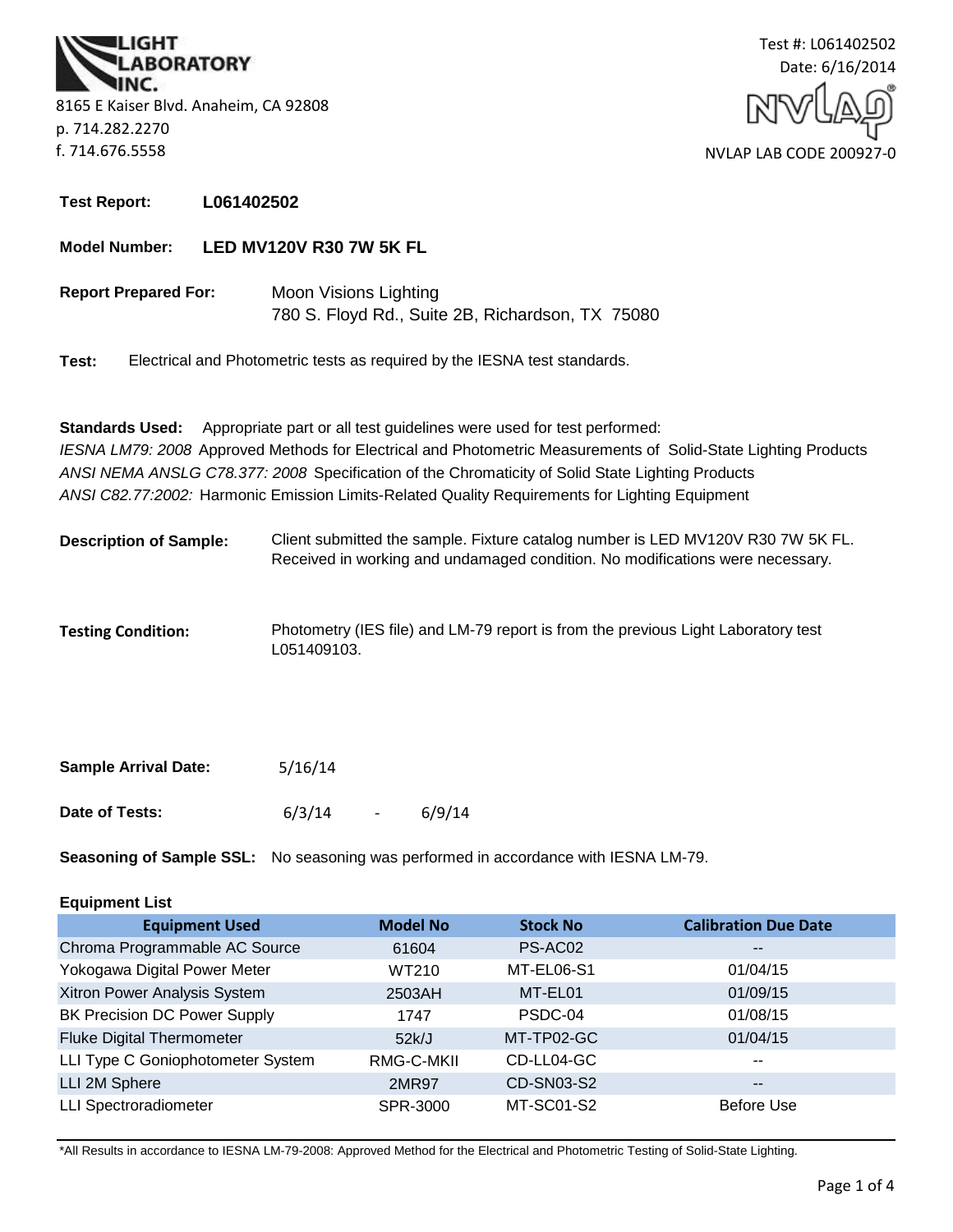

8165 E Kaiser Blvd. Anaheim, CA 92808 p. 714.282.2270 f. 714.676.5558

Test #: L061402502 Date: 6/16/2014

NVLAP LAB CODE 200927-0

| <b>LM-79 Test Summary</b>                |                         |
|------------------------------------------|-------------------------|
| Manufacturer:                            | Moon Visions Lighting   |
| <b>Model Number:</b>                     | LED MV120V R30 7W 5K FL |
| <b>LAMPCAT:</b>                          | N/A                     |
| <b>Driver Model Number:</b>              | N/A                     |
| <b>Total Lumens:</b>                     | 654.48                  |
| Input Voltage (VAC/60Hz):                | 120.00                  |
| <b>Input Current (Amp):</b>              | 0.06                    |
| Input Power (W):                         | 6.68                    |
| <b>Input Power Factor:</b>               | 0.97                    |
| Total Harmonic Distortion @ 120V(%): 10% |                         |
| Total Harmonic Distortion @ 277V(%): N/A |                         |
| <b>Efficacy:</b>                         | 98                      |
| <b>Color Rendering Index (CRI):</b>      | 84                      |
| <b>Correlated Color Temperature (K):</b> | 5198                    |
| <b>Chromaticity Coordinate x:</b>        | 0.3401                  |
| <b>Chromaticity Coordinate y:</b>        | 0.3528                  |
| Ambient Temperature (°F):                | 77.0                    |
| <b>Stabilization Time (Hours):</b>       | 0:30                    |
| <b>Total Operating Time (Hours):</b>     | 1:30                    |
| Off State Power(W):                      | 0.00                    |



 $3 - 5/8"$ 

FIG.1 LUMINAIRE

\*All Results in accordance to IESNA LM-79-2008: Approved Method for the Electrical and Photometric Testing of Solid-State Lighting.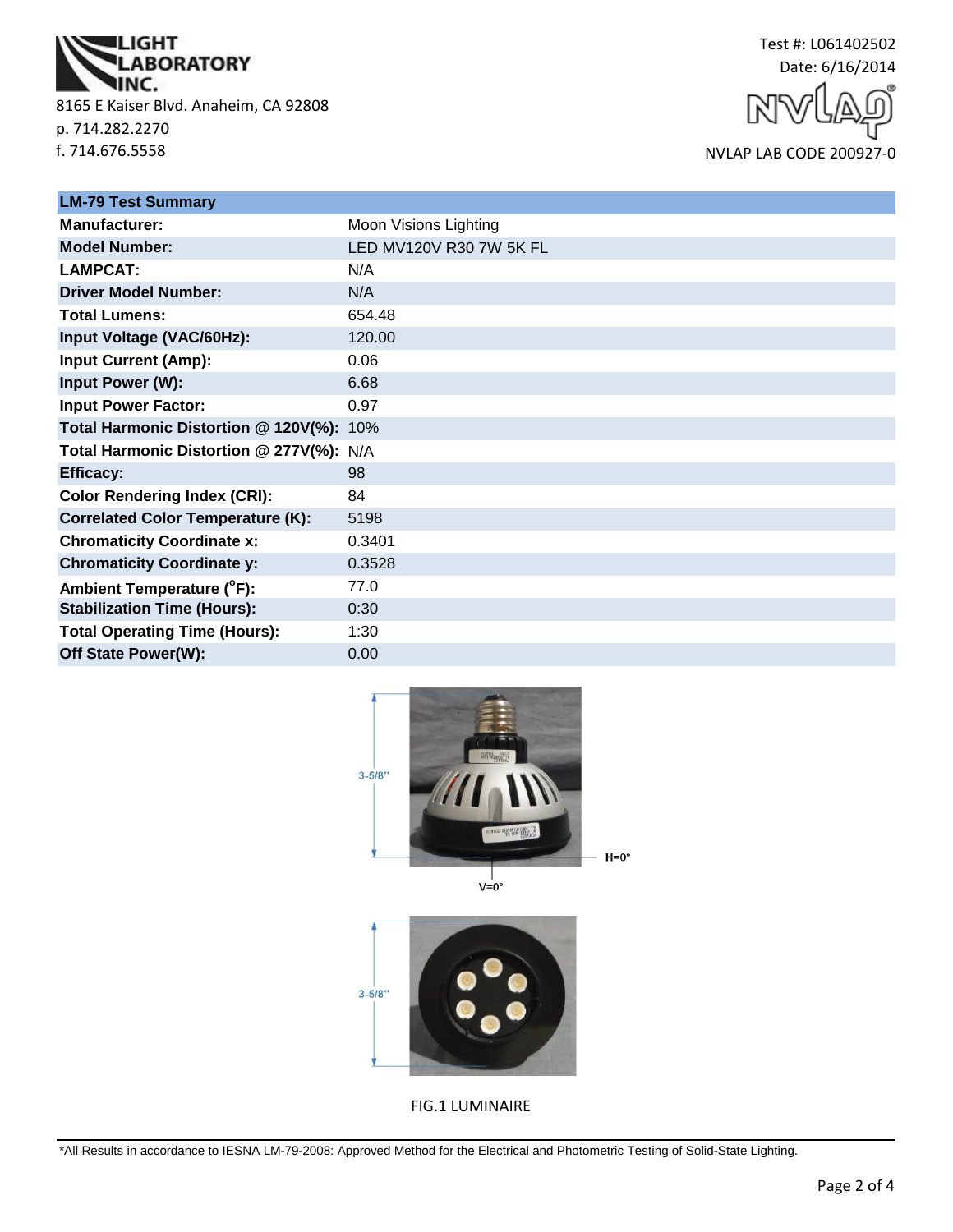**ABORATORY** IINC. 8165 E Kaiser Blvd. Anaheim, CA 92808 p. 714.282.2270 f. 714.676.5558

**IGHT** 



NVLAP LAB CODE 200927-0



#### **CRI & CCT**

| X               | 0.3401  |
|-----------------|---------|
| y               | 0.3528  |
| u'              | 0.2076  |
| ${\bf v}'$      | 0.4845  |
| <b>CRI</b>      | 83.50   |
| <b>CCT</b>      | 5198    |
| Duv             | 0.00266 |
| <b>R</b> Values |         |
| R1              | 81.55   |
| R <sub>2</sub>  | 89.43   |
| R3              | 94.14   |
| R4              | 82.67   |
| <b>R5</b>       | 82.37   |
| R <sub>6</sub>  | 84.72   |
| R7              | 86.62   |
| R8              | 66.51   |
| R9              | 6.03    |
| <b>R10</b>      | 74.77   |
| <b>R11</b>      | 82.11   |
| <b>R12</b>      | 63.73   |
| <b>R13</b>      | 83.77   |
| <b>R14</b>      | 96.83   |



\*All Results in accordance to IESNA LM-79-2008: Approved Method for the Electrical and Photometric Testing of Solid-State Lighting.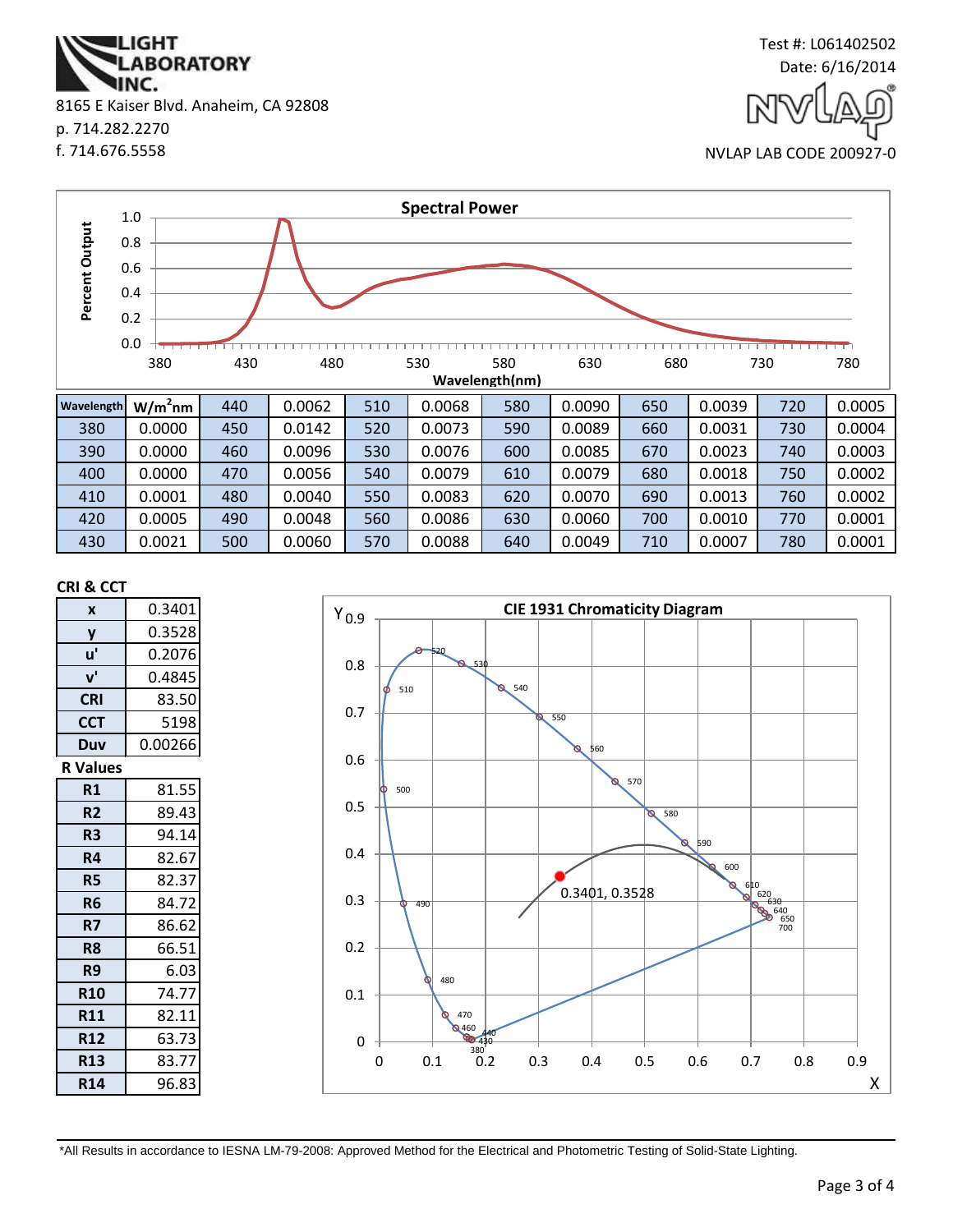



#### **Test Methods**

# **Photometric Measurements - Goniophotometer**

A Custom Light Laboratory Type C Rotating Mirror Goniophotometer was used to measure candelas(intensity) at each angle of distribution as defined by IESNA for the appropriate fixture type.

Ambient temperature is set to  $25^{\circ}$ C and is measured from the center of the fixture, within 1ft from the outside of the fixture. Temperature is maintained at  $25^{\circ}$ C throughout the testing process and the sample is stabilized for at least 30mins and longer as necessary for the sample to achieve stabilization.

Electrical measurements are measured using the listed equipment.

#### **Spectral Measurements - Integrating Sphere**

A Sensing Spectroradiometer SPR-3000, in conjunction with Light Laboratory 2 meter integrating sphere was used to measure chromaticity coordinates, correlated color temperature(CCT) and the color rendering index(CRI) for each sample.

Ambient temperature is set to  $25^{\circ}$ C and is measured from the center of the fixture, within 1ft from the outside of the fixture. Temperature is maintained at  $25^{\circ}$ C throughout the testing process and the sample is stabilized for at least 30mins and longer as necessary for the sample to achieve stabilization.

Electrical measurements are measured using the listed equipment.

Disclaimers:

This report must not be used by the customer to claim product certification, approval or endorsement by NVLAP, NIST or any agency of Federal Government.

Report Prepared by : Wilson Khounlavong

Test Report Released by:

UME

Jeff Ahn Steve Kang Engineering Manager **Contract Contract Contract Contract Contract Contract Contract Contract Contract Contract Contract Contract Contract Contract Contract Contract Contract Contract Contract Contract Contract Contract Con** 

*\*Attached are photometric data reports. Total number of pages: 8*

Test Report Reviewed by:

evels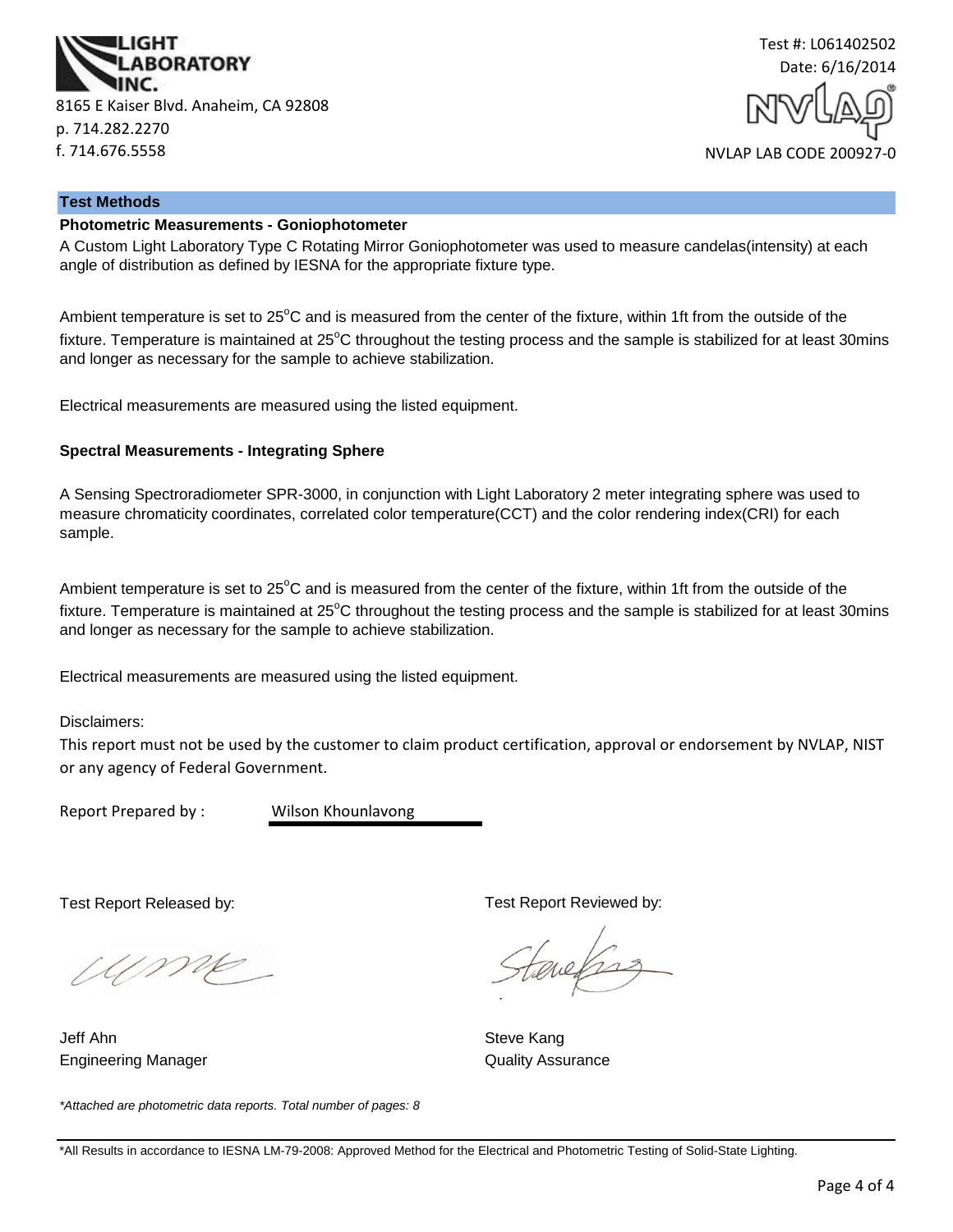**THQI. ABORATORY** 8165 E. Kaiser Blvd. Anaheim, CA 92808 p. 714.282.2270 f. 714.676.5558

# **Photometric Test Report**

# **IES FLOOD REPORT PHOTOMETRIC FILENAME : L061402502.IES**

#### **DESCRIPTIVE INFORMATION (From Photometric File)**

IESNA:LM-63-2002 [TEST] L061402502 [TESTLAB] LIGHT LABORATORY, INC. [ISSUEDATE] 6/16/2014 [MANUFAC] MOON VISIONS LIGHTING [LUMCAT] LED MV120V R30 7W 5K FL [LUMINAIRE] 3-5/8"DIA. X 3-5/8"H. LED LAMP [MORE] NO LENS [LAMPPOSITION] 0,0 [LAMPCAT] N/A [OTHER] CANDELA AND ELECTRICAL VALUES ARE FROM [MORE] LIGHT LABORATORY TEST L051409103 [OTHER] INDICATING THE CANDELA VALUES ARE ABSOLUTE AND [MORE] SHOULD NOT BE FACTORED FOR DIFFERENT LAMP RATINGS. [INPUT] 120VAC, 6.68W [TEST PROCEDURE] IESNA:LM-79-08

Note: Candela values converted from Type-C to Type-B

#### **CHARACTERISTICS**

| NEMA Type                    | 5 H x 5 V       |
|------------------------------|-----------------|
| Maximum Candela              | 877.97          |
| Maximum Candela Angle        | $-1H$ OV        |
| Horizontal Beam Angle (50%)  | 47.7            |
| Vertical Beam Angle (50%)    | 47.7            |
| Horizontal Field Angle (10%) | 84.1            |
| Vertical Field Angle (10%)   | 84.1            |
| Lumens Per Lamp              | N.A. (absolute) |
| <b>Total Lamp Lumens</b>     | N.A. (absolute) |
|                              |                 |
| <b>Beam Lumens</b>           | 334             |
| <b>Beam Efficiency</b>       | N.A.            |
| <b>Field Lumens</b>          | 583             |
| <b>Field Efficiency</b>      | N.A.            |
| Spill Lumens                 | 71              |
| Luminaire Lumens             | 654             |
| <b>Total Efficiency</b>      | N.A.            |
| <b>Total Luminaire Watts</b> | 6.68            |
| <b>Ballast Factor</b>        | 1.00            |
|                              |                 |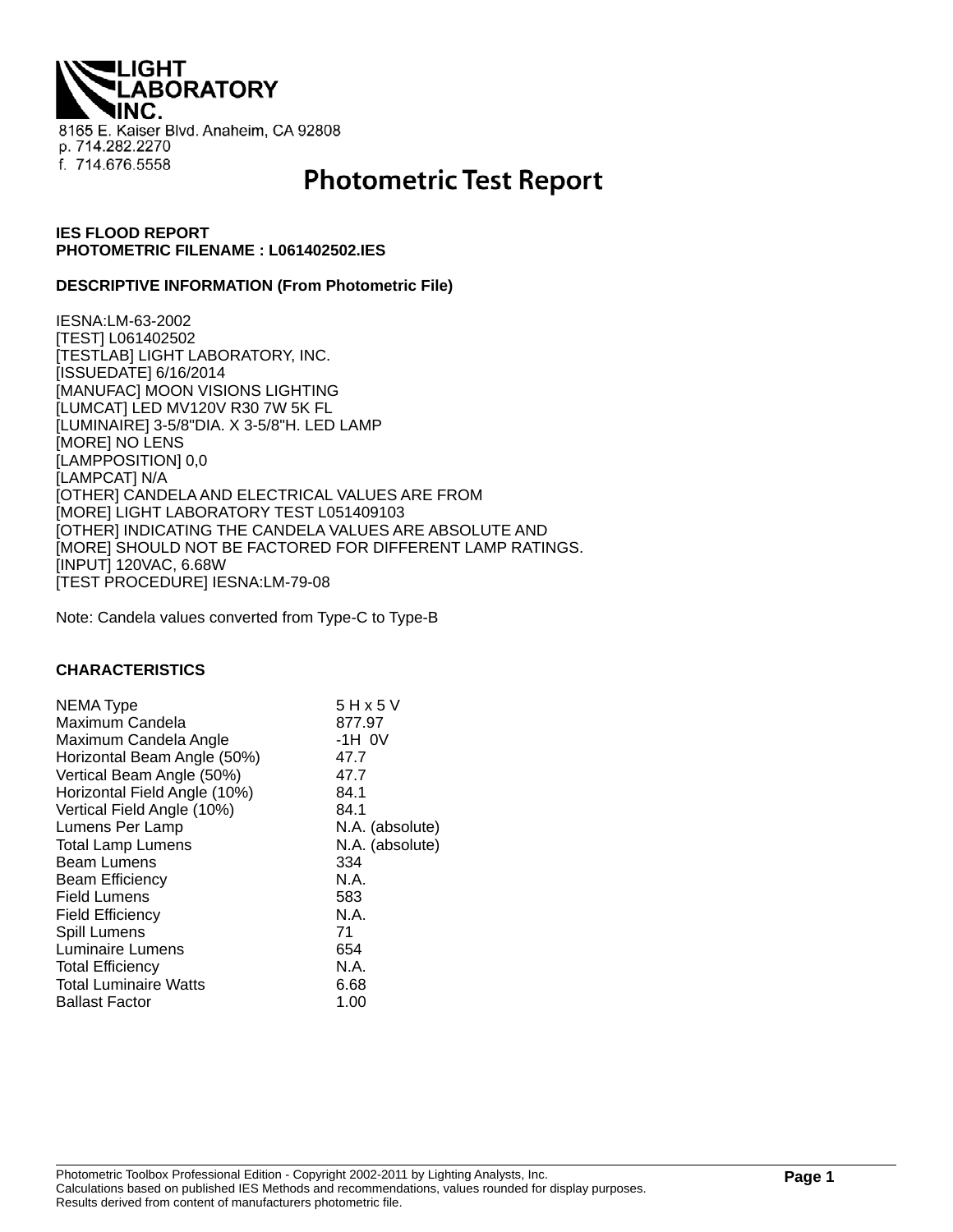# **IES FLOOD REPORT PHOTOMETRIC FILENAME : L061402502.IES**

## **AXIAL CANDELA**

| DEG.    | HOR.   | DEG.    | VERT.  |
|---------|--------|---------|--------|
| 90      | 0      | 90      | 0      |
| 85      | 0      | 85      | 0      |
| 75      | 1.96   | 75      | 1.96   |
| 65      | 7.7    | 65      | 7.7    |
| 55      | 22.88  | 55      | 22.88  |
| 47.5    | 49.91  | 47.5    | 49.91  |
| 42.5    | 83.08  | 42.5    | 83.08  |
| 37.5    | 136.82 | 37.5    | 136.82 |
| 33      | 212.16 | 33      | 212.16 |
| 29      | 302.19 | 29      | 302.19 |
| 25.5    | 393.21 | 25.5    | 393.21 |
| 22.5    | 477.63 | 22.5    | 477.63 |
| 19.5    | 562.97 | 19.5    | 562.97 |
| 17      | 630.39 | 17      | 630.39 |
| 15      | 680.79 | 15      | 680.79 |
| 13      | 726.54 | 13      | 726.54 |
| 11      | 767.69 | 11      | 767.69 |
| 9       | 804.51 | 9       | 804.51 |
| 7       | 835.76 | 7       | 835.76 |
| 5       | 859.21 | 5       | 859.21 |
| 3       | 873.44 | 3       | 873.44 |
| 1       | 877.97 | 1       | 877.97 |
| 0       | 877.25 | 0       | 877.25 |
| $-1$    | 877.97 | $-1$    | 877.97 |
| $-3$    | 873.44 | $-3$    | 873.44 |
| $-5$    | 859.21 | $-5$    | 859.21 |
| $-7$    | 835.76 | $-7$    | 835.76 |
| -9      | 804.51 | -9      | 804.51 |
| $-11$   | 767.69 | $-11$   | 767.69 |
| $-13$   | 726.54 | $-13$   | 726.54 |
| $-15$   | 680.79 | $-15$   | 680.79 |
| $-17$   | 630.39 | $-17$   | 630.39 |
| $-19.5$ | 562.97 | $-19.5$ | 562.97 |
| $-22.5$ | 477.63 | $-22.5$ | 477.63 |
| $-25.5$ | 393.21 | $-25.5$ | 393.21 |
| $-29$   | 302.19 | $-29$   | 302.19 |
| $-33$   | 212.16 | $-33$   | 212.16 |
| $-37.5$ | 136.82 | $-37.5$ | 136.82 |
| $-42.5$ | 83.08  | $-42.5$ | 83.08  |
| $-47.5$ | 49.91  | $-47.5$ | 49.91  |
| $-55$   | 22.88  | $-55$   | 22.88  |
| $-65$   | 7.7    | $-65$   | 7.7    |
| $-75$   | 1.96   | $-75$   | 1.96   |
| $-85$   | 0      | -85     | 0      |
| $-90$   | 0      | -90     | 0      |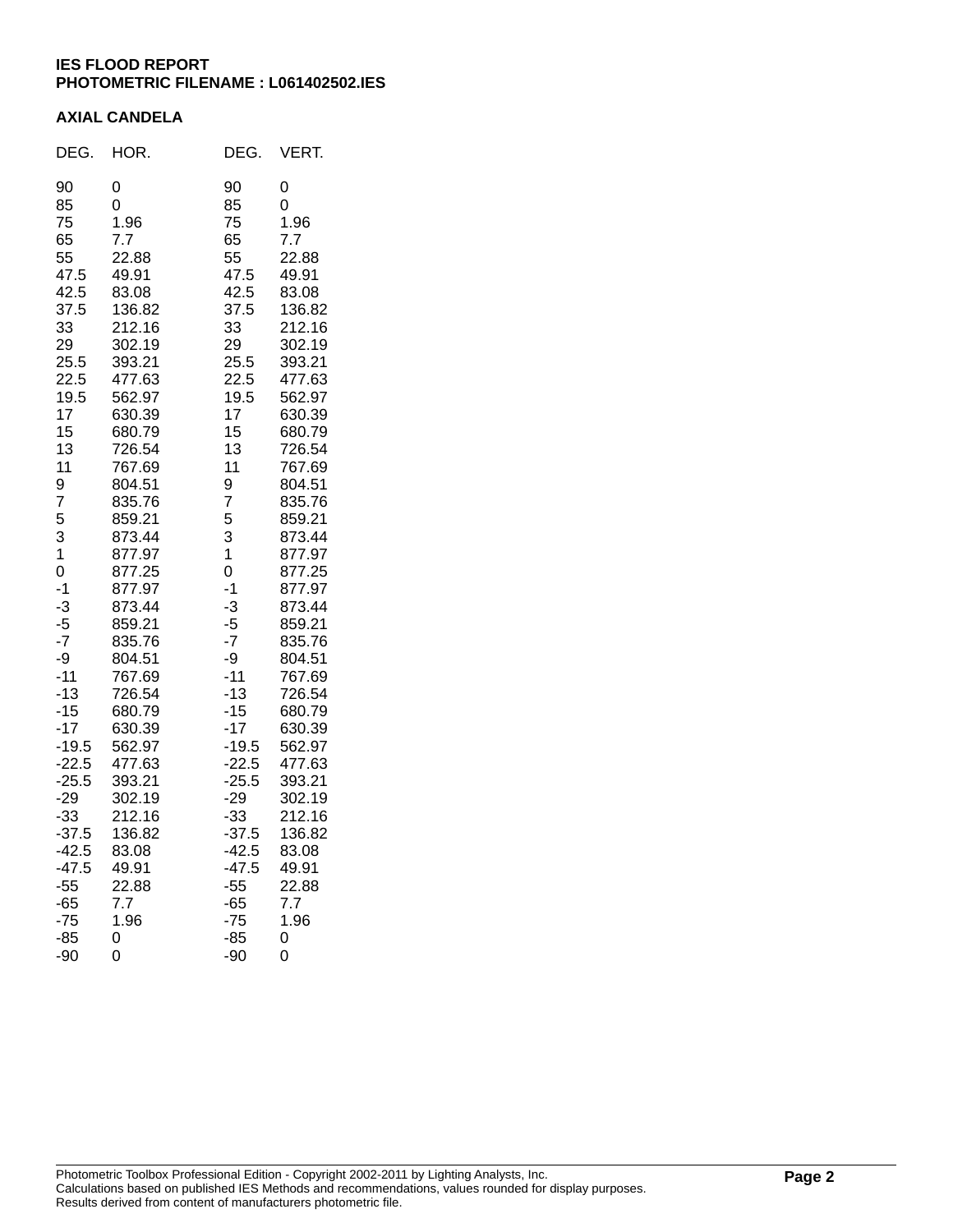# **IES FLOOD REPORT PHOTOMETRIC FILENAME : L061402502.IES**

# **AXIAL CANDELA DISPLAY**



Maximum Candela = 877.97 Located At Horizontal Angle =-1, Vertical Angle = 0

H - Horizontal Axial Candela

V - Vertical Axial Candela